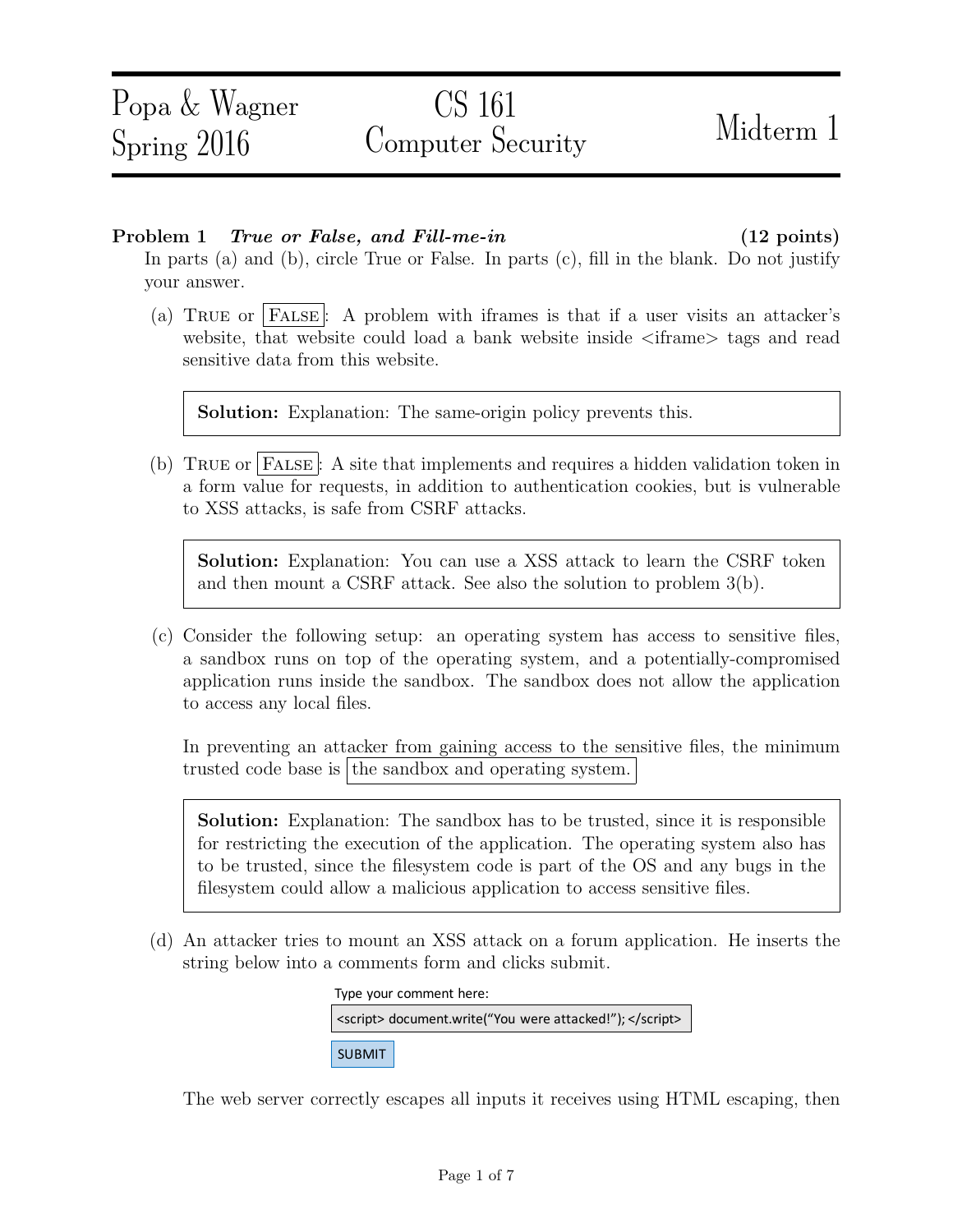it stores them in a database. Alice comes to this forum and visits a page where she can see every comment including this one.

Write down the exact string Alice will see in her browser when she views the attacker's comment.

Solution: <script> document.write("You were attacked!");</script>

Explanation: After escaping, this will saved in the database and included in the HTML response as

```
<script&gt; document.write(&quot;You were attacked!&quot;);&lt;/script&gt;
```
When the browser displays that on the screen, it will turn the  $\&1t$ ; into  $\leq$ , etc., without executing it.

# Problem 2 *Multiple choice* (12 points)

(a) When you pay for something online using PayPal, the PayPal checkout form that shows the price and asks for your PayPal login always appears on its own page, never embedded in an iframe on the seller's checkout page. What threat is this defending against? Circle the best answer.

| XSS                    | <b>INTEGER OVERFLOW</b> |
|------------------------|-------------------------|
| CSRF                   | <b>SQL INJECTION</b>    |
| $ C$ LICKJACKING $ $   | SAME-ORIGIN POLICY      |
| <b>BUFFER OVERRUNS</b> | DRIVE-BY MALWARE        |
| NONE OF THE ABOVE      |                         |

(b) NinjaCourses.com is written in Python. Sheryl decides to rewrite it in C, ensuring her re-implementation behaves the same. Assuming Sheryl tries to make her C implementation have the same functionality as the Python implementation, what new security threats might Sheryl's C code face that aren't equally applicable to the original Python code? Circle all that apply.

| XSS <sup></sup>              | CSRF                      |
|------------------------------|---------------------------|
| <b>CLICKJACKING</b>          | <b>BUFFER OVERRUNS</b>    |
| PHISHING                     | <b>SQL INJECTION</b>      |
| SEPARATION OF RESPONSIBILITY | TWO-FACTOR AUTHENTICATION |
| NONE OF THE ABOVE            |                           |

(c) After finishing her C code, Sheryl does CS 161's project 1 and learns for the first time about the ret2esp technique. Which of the following provides a complete defense against ret2esp attacks? Circle all that apply.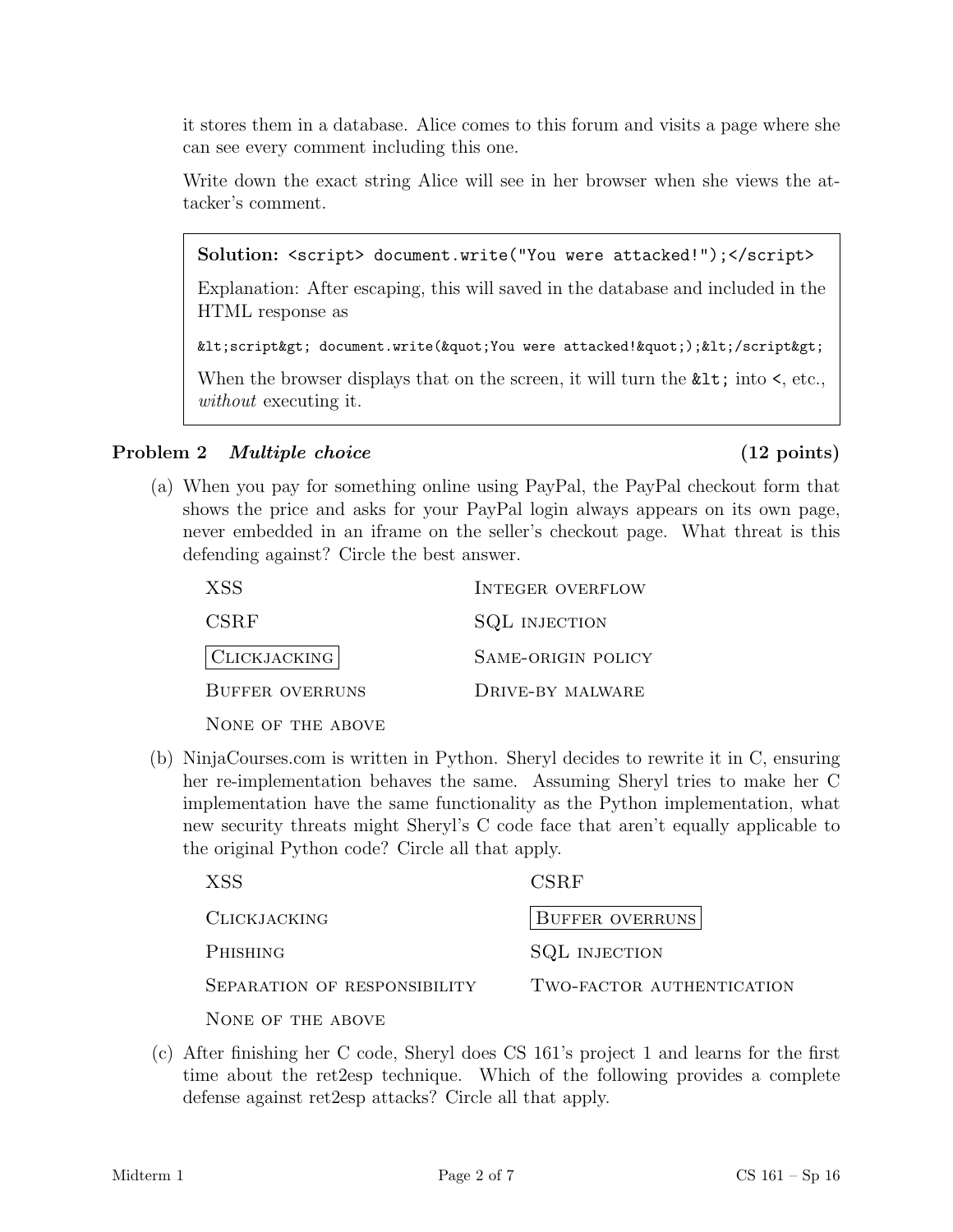# NON-EXECUTABLE STACK REFERER VALIDATION

CONTENT SECURITY POLICY (CSP) SAME-ORIGIN POLICY

MEMORY-SAFE PROGRAMMING LANGUAGES LEAST PRIVILEGE

NONE OF THE ABOVE

Solution: Explanation: A non-executable stack prevents ret2esp, since ret2esp involves executing a jmp \*esp instruction, which involves jumping into the stack. If the stack is non-executable, jumping there will fail (cause a segmentation fault). Memory-safe programming languages also prevent it, because they prevent overflowing buffers in the first place and thus there's no way to overwrite the return address to point to a jmp \*esp instruction.

# Problem 3 Web security (15 points)

# Patsy-Bank learned about the CSRF flaw on their site described in discussion section, and they hired a security consultant who helped them fix it by adding a random CSRF token to the sensitive /transfer request. A valid request now looks like:

## https://patsy-bank.com/transfer?to=bob&amount=10&token=<random>

The CSRF token is chosen randomly, separately for each user.

Not one to give up easily, Mallory starts looking at the welcome page. She loads the following URL in her browser:

### https://patsy-bank.com/welcome?name=<script>alert("Jackpot!");</script>

When this page loaded, Mallory saw an alert pop up that says "Jackpot!". She smiles, knowing she can now force other bank customers to send her money.

(a) What kind of attack is the welcome page vulnerable to? Provide the name of the category of attack.

Solution: Reflected XSS

(b) Mallory plans to use this vulnerability to bypass the CSRF token defense. She'll replace the alert("Jackpot!"); with some carefully chosen JavaScript. What should her JavaScript do? (Describe using at most 1–2 sentences.)

Solution: Load a payment form, extract the CSRF token, and then submit a transfer request with that CSRF token.

Or: Load a payment form, extract the CSRF token, and send it to Mallory.

PREPARED STATEMENTS TWO-FACTOR AUTHENTICATION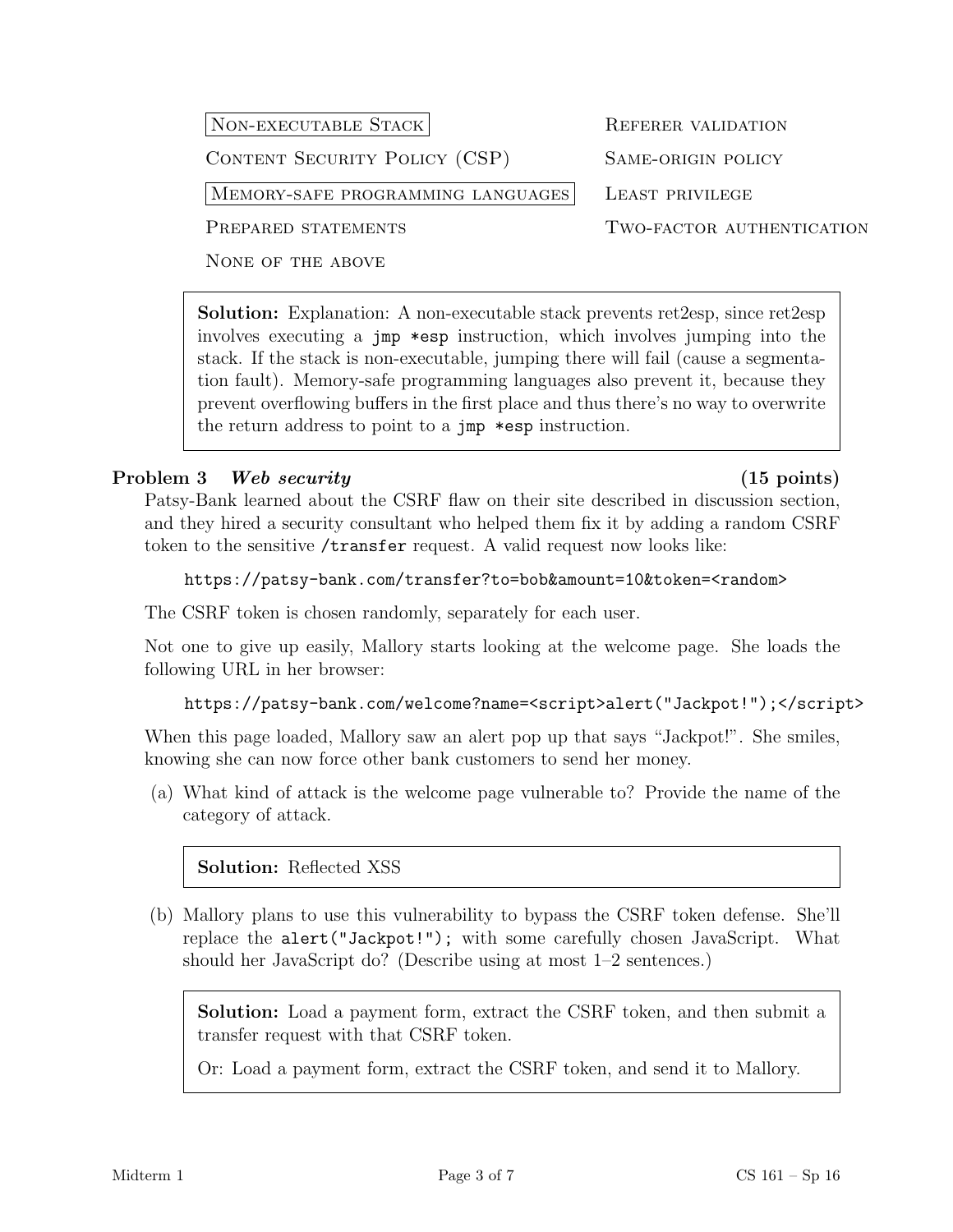- (c) If Patsy-Bank added frame-busting code to the welcome page, would that stop this attack? Circle yes or no.
	- YES No
- (d) Mallory wants to attack Bob, a customer of Patsy-Bank. Name one way that Mallory could try to get Bob to click on a link she constructed.

Solution: Send him an email with this link (making it look like a link to somewhere interesting). Post the link on a forum he visits. Set up a website that Bob will visit, and have the website open that link in an iframe. Send Bob a text message or a message in Facebook with the link.

(There were many possible answers. You only needed to list one.)

## Problem 4 Evaluating defenses (16 points)

Michael is considering several ideas for defending against some of the threats we've seen in this class. For each of the following scenarios, decide whether Michael's proposed defense is secure or not (i.e., whether it is effective at defending against the named threat). Circle "Secure" or "Insecure"; if you circle "Insecure", also describe in a sentence or less how an attacker could defeat Michael's defense.

(a) Michael notices that a bank is vulnerable to CSRF attacks. To defend against CSRF, Michael proposes that the bank add a X-Frame-Options header to every page.

SECURE INSECURE

Solution: Attack: It does nothing to stop it.

(b) To prevent buffer overruns, Michael proposes to allocate all buffers on the heap. In other words, even if a buffer is declared as a local variable, Michael proposes that the compiler should insert a call to malloc() to allocate space for the buffer, and free the buffer when the function returns.

SECURE INSECURE

Solution: Attack: Overwrite stuff in the heap to overwrite a function pointer. (Many other attacks are possible as well.)

(c) To prevent phishers from using homeographic attacks using internationalized characters (e.g., paypal.com, where the first p is in Cyrillic), Michael proposes that browsers should allow only the characters A-Za-z0-9\_-. to appear in the domain name of a URL; if the domain name contains any other characters, the browser should refuse to load the URL.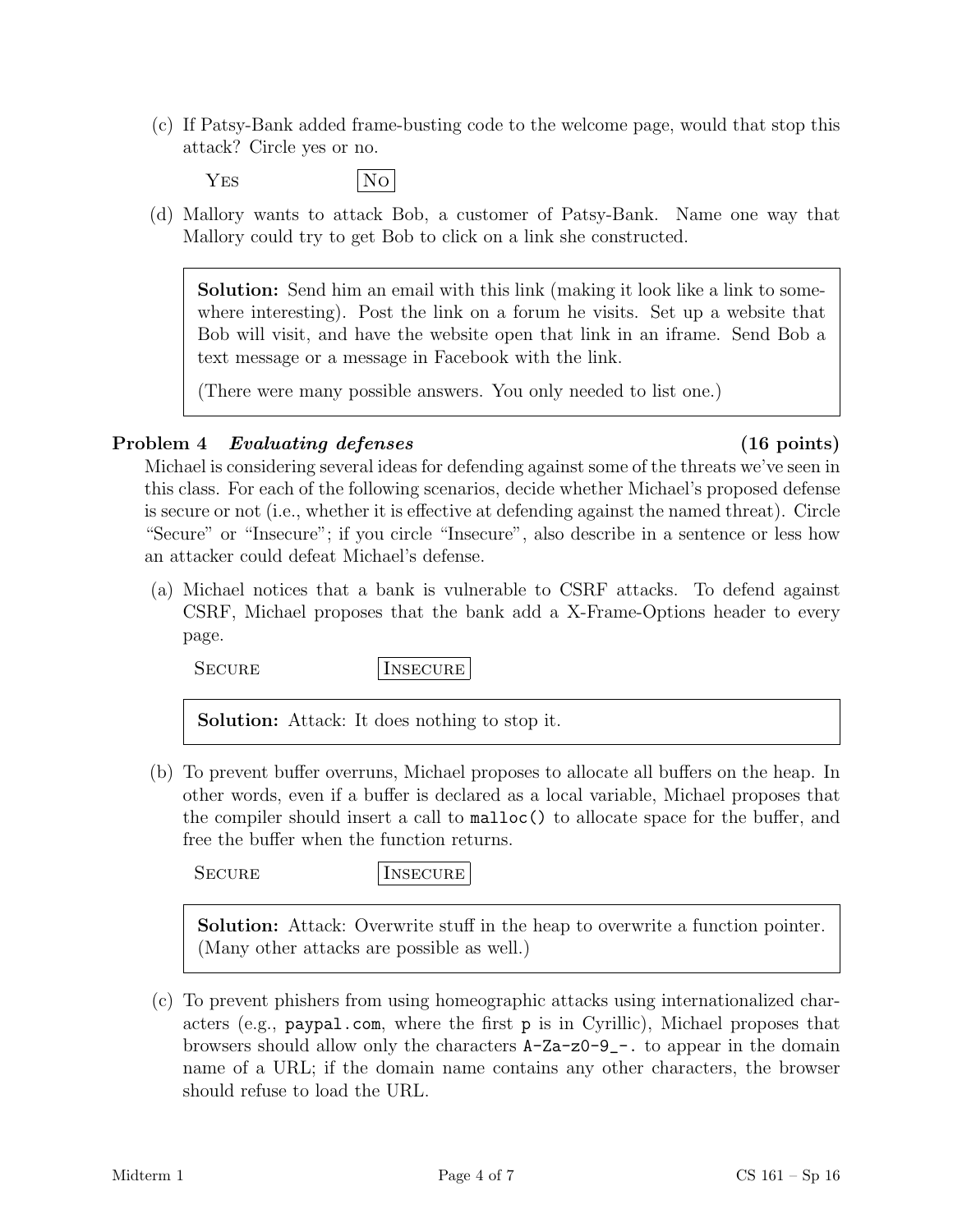|SECURE INSECURE

**Solution:** We also accept INSECURE with the attack: use a domain name that exploits the similarities between  $vv/w$  or  $1/i/1$  or  $O/0$ .

(d) To prevent session fixation attacks, Michael proposes to use 256-bit session IDs, where the first 128 bits are chosen randomly for each session, and the last 128 bits are a secret value that is specific to the server but the same for all sessions with that server.

(As a reminder, session fixation attacks apply to sites that accept a session ID in the URL and set a session cookie with the same value.)

SECURE INSECURE

Solution: Attack: Mallory can still take her own session ID, put it in a URL, and get Victoria the victim to fetch that URL.

## Problem 5 Reasoning about memory safety (20 points)

Consider the following C code.

```
/* Requires: ??? */
void shuffle(int a[], int b[], size_t m, size_t n) {
    for (size_t i = 0; i < m; i++) {
        int tmp = a[i];
        a[i] = b[n-i];b[n-i] = tmp;}
}
```
For each of the following candidate preconditions in parts  $(a)$ – $(d)$ , answer whether that precondition is sufficient to ensure that shuffle() will be memory-safe. If it is not sufficient, also specify an example of an input that would satisfy the precondition but could cause memory-unsafe behavior.

 $(a)$  a != NULL & & b != NULL

SUFFICIENT NOT SUFFICIENT Solution:  $a = \{0\}$ ,  $b = \{0\}$ ,  $m = 2$ ,  $n = 1$ (b) a != NULL && b != NULL && m == 0 && n == 0 SUFFICIENT NOT SUFFICIENT (c) a != NULL && b != NULL && m == n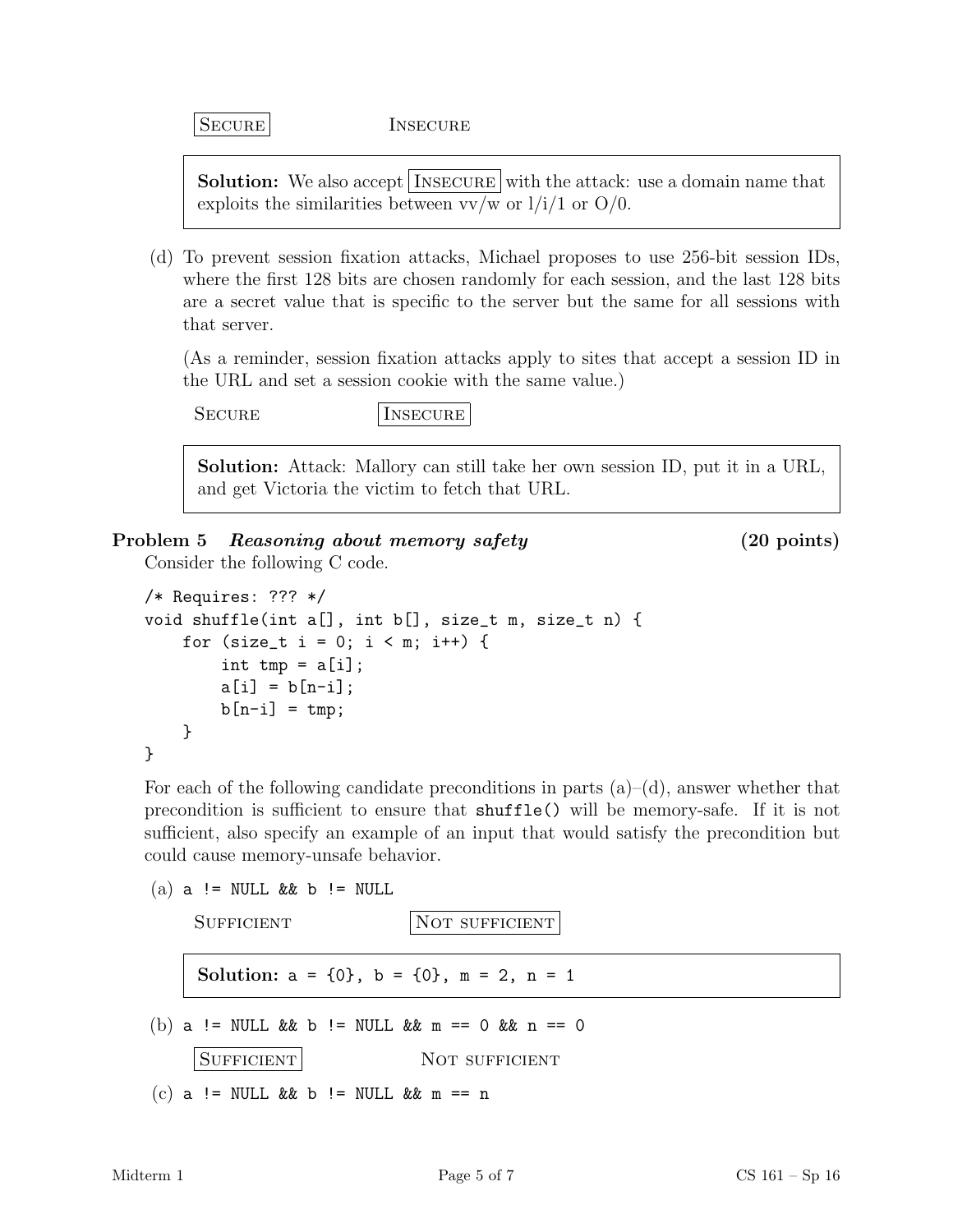|                                                                            | <b>SUFFICIENT</b>                                       | NOT SUFFICIENT                                                |
|----------------------------------------------------------------------------|---------------------------------------------------------|---------------------------------------------------------------|
|                                                                            | Solution: $a = \{0\}$ , $b = \{0\}$ , $m = 2$ , $n = 2$ |                                                               |
| (d) a != NULL && b != NULL && m < size(a) && n < size(b)<br>NOT SUFFICIENT |                                                         |                                                               |
|                                                                            | <b>SUFFICIENT</b>                                       | Solution: $a = \{0, 1, 2\}$ , $b = \{0\}$ , $m = 2$ , $n = 0$ |

(e) Suggest a better precondition. Your precondition should be sufficient to ensure that shuffle() is memory-safe, and be as general as possible. Don't worry about what shuffle() is trying to accomplish; it just needs to be memory-safe.

Solution: a != NULL && b != NULL && m <= size(a) && n < size(b) &&  $m \leq n+1$ 

### Problem 6 Secure design and implementation (14 points)

(a) Blackbeard decides to set up his own course scheduling site, PirateCourses.com. To manage this machine remotely, he installs a SSH server on it. He discovers that the version of SSH he is running is vulnerable to a buffer overflow exploit, but he's too lazy to upgrade. Instead, he configures the SSH daemon to run on a custom port, 5467. However, when he logs in a week later, he finds all his data gone. What security principle did he ignore?

Solution: Don't rely on security through obscurity.

(b) Blackbeard fixes this, and his website is now flourishing. He hires Alice to implement tagging, so users can add tags to courses and search for courses by tag. For instance, when a user searches for the tag easy\_exams, the following page is loaded:

http://www.piratecourses.com/?query=easy\_exams

That page contains a list of all courses with the easy\_exams tag.

Unfortunately, Alice doesn't know how to write secure code. Crabby the crab searches for the tag courses that are easy to'; drop table users  $-$  and suddenly none of the PirateCourses users can log in any more. What kind of vulnerability was this?

Solution: SQL injection